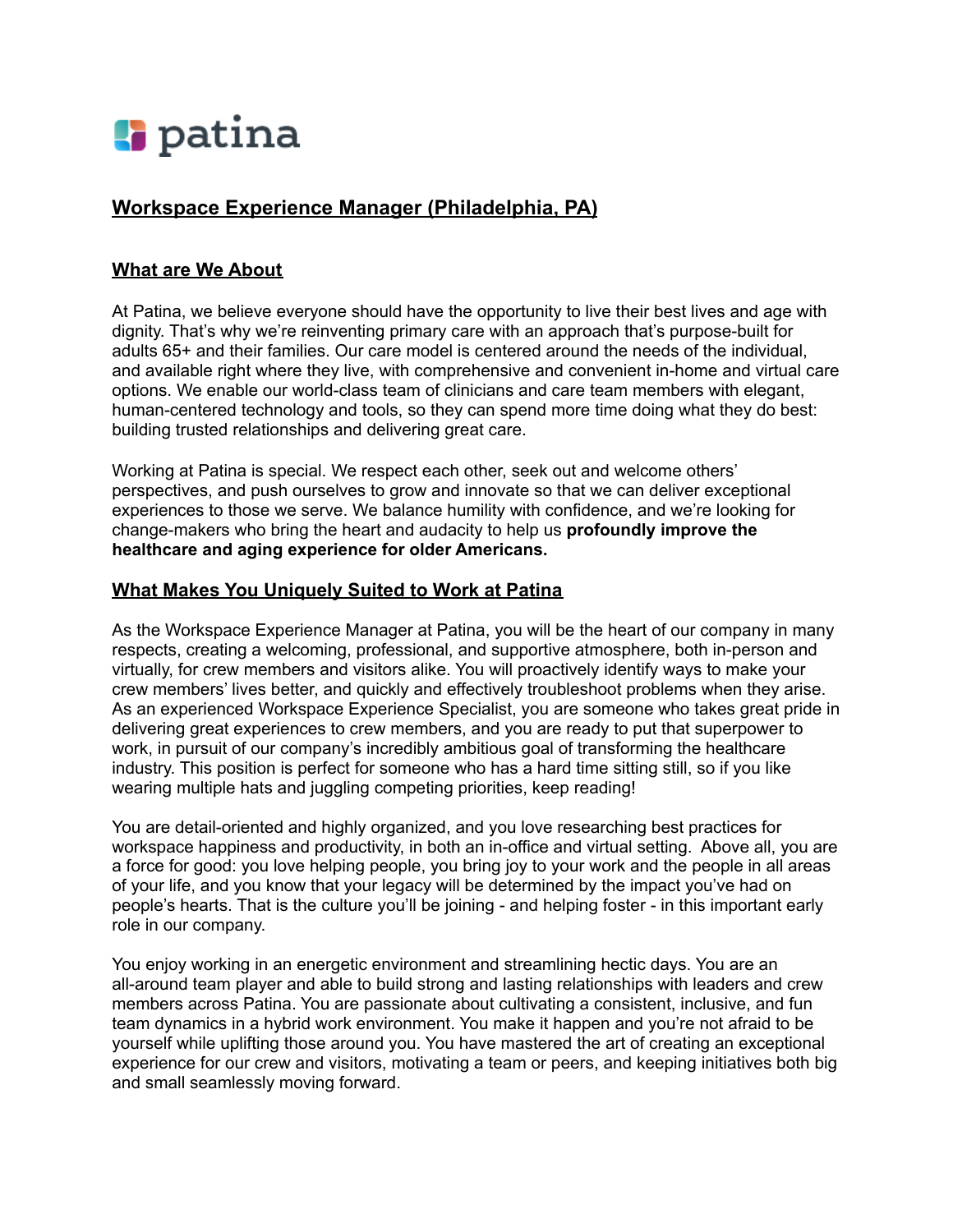# **What You'll Do**

Reporting to the Head of Human Capabilities, you will play a critical role in creating a workspace experience that brings our culture to life through the following responsibilities.

#### **Build a Great Culture & World-Class Workspace Experience**

- Design and implement solutions to create a culture of collaboration, continuous learning, and fun across all crew members, both in-person and virtually.
- Design and execute crew member events including happy hours, speaker series, and celebrating moments that matter across all locations.
- Create an in-office workplace that our crew members enjoy spending time in and feel safe
	- Select and procure furniture and office equipment to create an in-office experience that breathes our culture and values.
	- Develop programs around seating (e.g. assignments, designated areas for patient care; protecting patient privacy in an environment where we will have visitors and non-patient-facing staff).
	- Establish our in-office food and beverage selection and ensure the kitchenette is consistently stocked.
	- $\circ$  In coordination with the Human Capabilities team develop policies around visitation and safety (e.g., masks; how to verify vaccine status of staff and guests, etc.
	- Coordinate policies for procuring and distributing keys and office access.
	- As necessary, coordinate with office cleaning services to ensure a clean and professional working environment.
- Closely partner with the Human Capabilities team and leaders across the organization to design and implement programs (e.g. engagement programs, rewards programs, etc.) that fuel our culture and employee experience.
- Serve as a go-to resource for office related questions (e.g. infrastructure WiFi, lights, broken pipes, HVAC, etc. or smaller issues - spills, faulty kitchen equipment, etc and guide crew members to the right resources.

#### **Support the Talent Attraction & Selection of a World-Class Patina Crew:**

- Support the candidate to new crew member experience as needed, including scheduling interviews, leading culture interviews, establishing new crew members in our HR system, and ensuring each Crew Member feels welcomed and excited on their first day.
- Be an advocate for the new hire, sharing important onboarding information and getting them connected with the right crew member should they have questions prior to their first day.
- Partner closely with the Human Capabilities team to consistently improve existing talent attraction and selection, as well as onboarding processes and roll out fun, creative ways to engage new hires in their early days.
- Champion Patina, our values, and our philosophy with potential candidates.

#### **Be a Go-To Resource for Administrative Needs:**

- Provide support to our executive leadership team, including booking travel, optimizing schedules, and performing general administrative support as needed.
- Provide support in preparation for on-site board meetings, distributing key documents and organizing our meeting space so we can deliver an exceptional experience.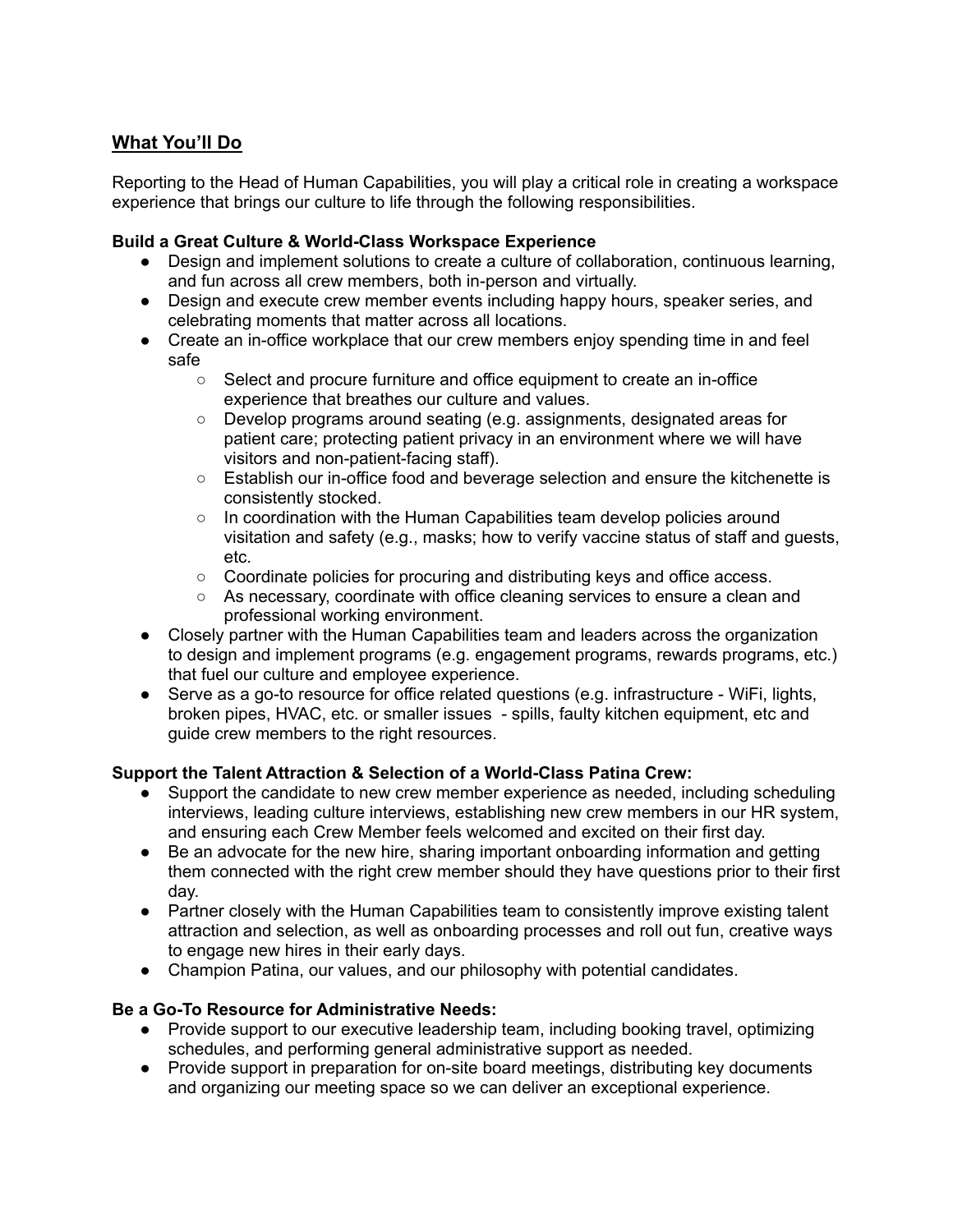- Partner with the marketing team as needed to support projects, including supporting community events, swag management, creating fulfillment kits, etc.
- Support our visitors to feel welcomed and comfortable while in our office.
- Track and sustain inventory of office supplies and materials.
- Coordinate between employees and external mail carriers for all deliveries and pickups.

#### **What is Required:**

- 3+ years of Workspace Experience or a similar background (e.g. Human Resources, Facilities Management, Event Management, etc.)
- A passion for the employee experience and proven track record in improving the employee experience
- Exceptional project management and organizational skills, with exceptional ability to manage multiple concurrent projects
- Eagerness to help others and take initiative to proactively improve our crew member experience
- Strong written and communication skills
- Ability to thrive in a fast-paced environment and work collaboratively across all crew members
- **●** You are a proactive solution creator who brings a growth mindset to the team

## **What Would be Great to Have:**

- Bachelor's degree
- Experience supporting multiple leaders at the same time
- Experience working at a start-up and/or fast-paced and growing environment
- Familiarity with G Suite

#### **Location:**

Greater Philadelphia - This is an in-office role.

#### **What are the Advantages:**

- Amazing mission-based culture with a fast growing team.
- Medical, Dental & Vision Insurance.
- Competitive PTO.
- An environment where you can learn, grow, achieve financial wellness, and change the world.

*Patina is an equal opportunity employer and values diversity. We do not discriminate based on race, religion, color, national origin, gender, sexual orientation, age, marital status, veteran status, or disability status.*